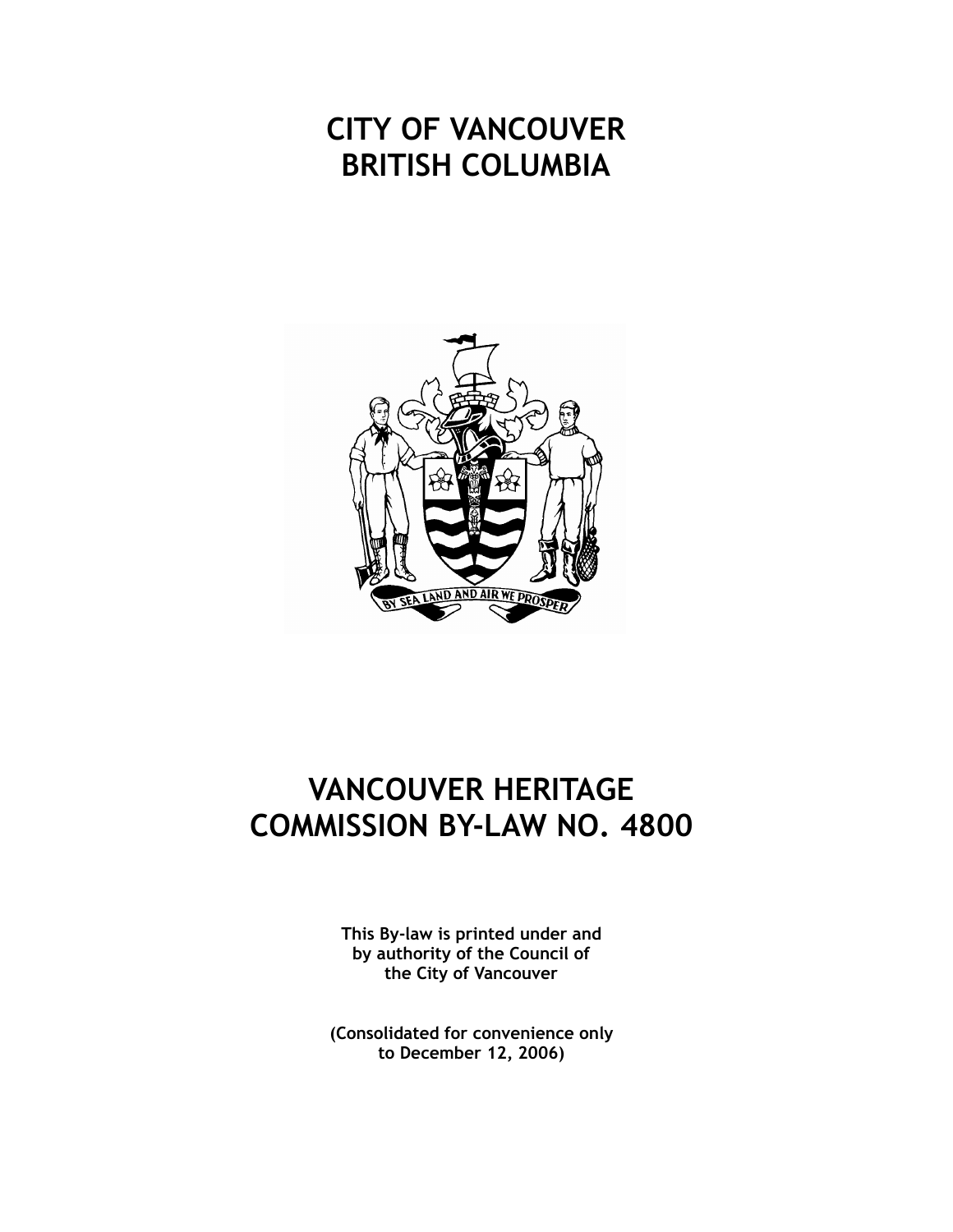## **BY-LAW NO. 4800**

**A By-law to create the "Vancouver Heritage Commission"** 

**[Consolidated for convenience only, amended to include By-law No. 9398, effective December 12, 2006]**

THE COUNCIL OF THE CITY OF VANCOUVER in open meeting assembled enacts as follows:

- 1. A Board, to be known as the "Vancouver Heritage Commission" (hereinafter referred to as the "Commission") is hereby created.
- 2. The Commission is to consist of the following members:
	- (a) 11 individuals whom Council is to appoint for a term of two years more or less, which term is to expire immediately before the first Monday after December 1, 2008;
	- (b) after the expiry of the appointments under subsection (a), six individuals whom Council is to appoint for alternating terms not to exceed two years and one year more or less;
	- (c) after the expiry of the appointments under subsection (a), five individuals whom Council is to appoint for alternating terms not to exceed one year and two years more or less;
- 2A. Each first two year term referred to in section 2, except for subsection (a), is to expire on the second annual anniversary of the date that falls immediately before the first Monday after December 1, 2008, and, thereafter, each two year term is to expire on the second annual anniversary of such date.
- 2B. Each first one year term referred to in section 2 is to expire on the first annual anniversary of the date that falls immediately before the first Monday after December 1, 2007, and, thereafter, each one year term is to expire on the first annual anniversary of such date.
- 3. Despite sections 2, 2A, or 2B, if Council does not appoint new members on the first Monday after December 1 in any year, Council deems each term referred to in section 2 extended to the day preceding the date of appointment of a successor.
- 3A. Every individual appointed to the Commission must:
	- (i)  $(a)$  be an elector of the City; or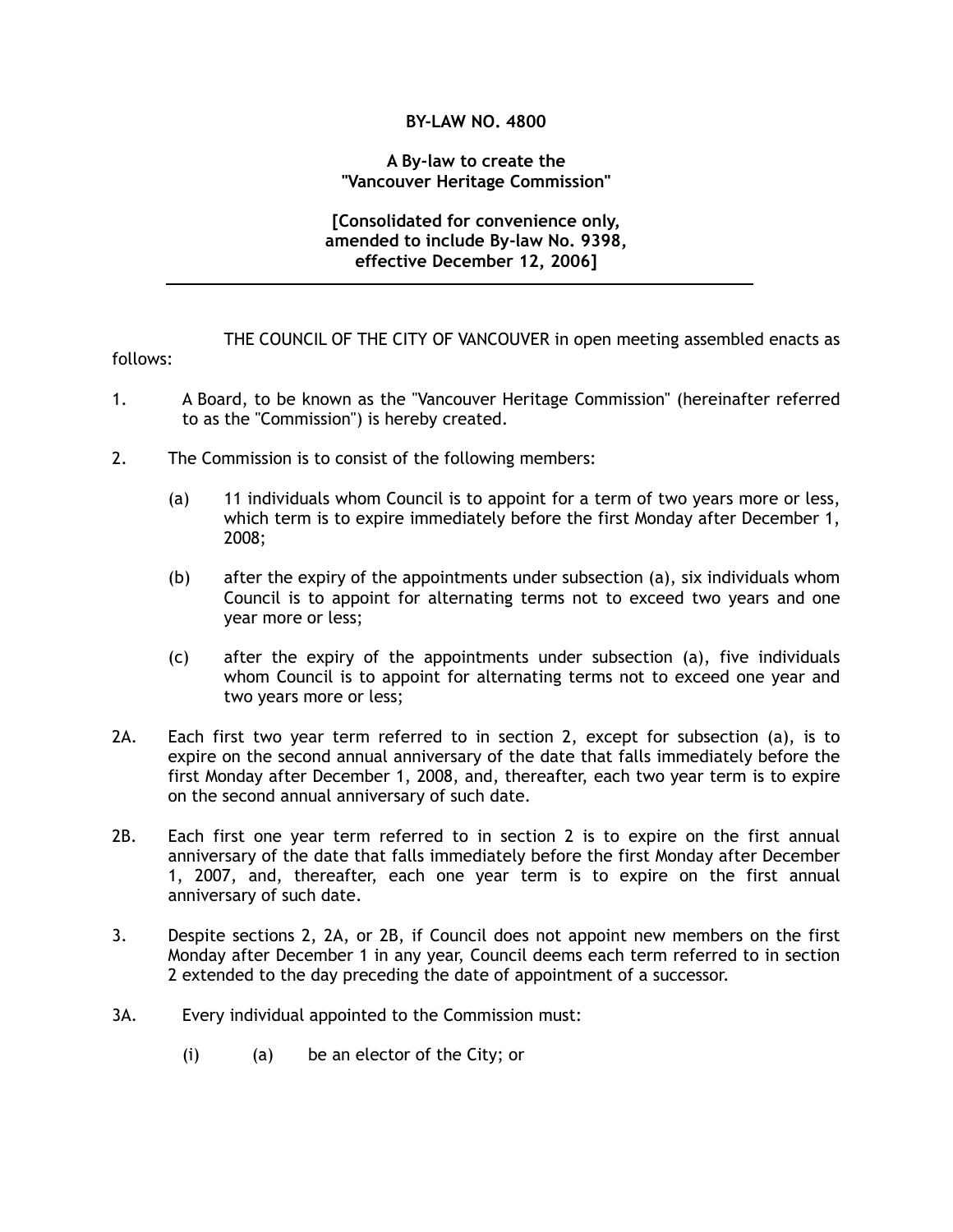- (b) have been a resident of the Greater Vancouver Regional District for not less than six consecutive months immediately preceding his or her appointment;
- (ii) not be a member of the Council of the City;
- (iii) not be an employee of the City.
- 4. All members of the Commission shall serve without remuneration.
- 5. The terms of reference of the Commission shall be to advise Council on the following matters which may be referred to it by Council from time to time:
	- (a) the need for preserving heritage buildings, structures, or lands which collectively represent a cross-section of all periods and styles in the City's historic and cultural evolution;
	- (b) the costs and benefits of the preservations;
	- (c) the compatibility of preservations with other lawful uses of the buildings, structures, or lands;

and in particular, to make recommendations to Council respecting the designation of heritage buildings, structures, and lands and the demolition, preservation, alteration, or renovation of those buildings, structures and lands.

- 6. (1) In addition to the foregoing, Council may, by resolution, establish Advisory Committees to the Commission to advise on such topics or subjects as Council may, in making the appointments so direct.
	- (2) The Commission may recommend the persons to be appointed, but the appointments shall nonetheless be in the discretion of Council and the provisions of sections 3 and 4 hereof shall apply to such committees.
- 7. (1) The Commission shall be presided over by a Chair to be chosen from among the members of the Commission by the members thereof.
	- (2) The term of office of the Chair shall be one year. The Chair whose term has expired shall be eligible for reappointment and shall continue to hold office until a successor has been appointed.
	- (3) The Commission may adopt rules and procedure for meetings of such Commission not inconsistent with this By-law and may from time to time alter, amend or vary the same as the Commission may deem expedient.
	- (4) A majority of the members of the Commission shall constitute a quorum for the transaction of business.
	- (5) The Commission shall appoint a member of the Commission as Deputy Chair to preside in the absence of the Chair.